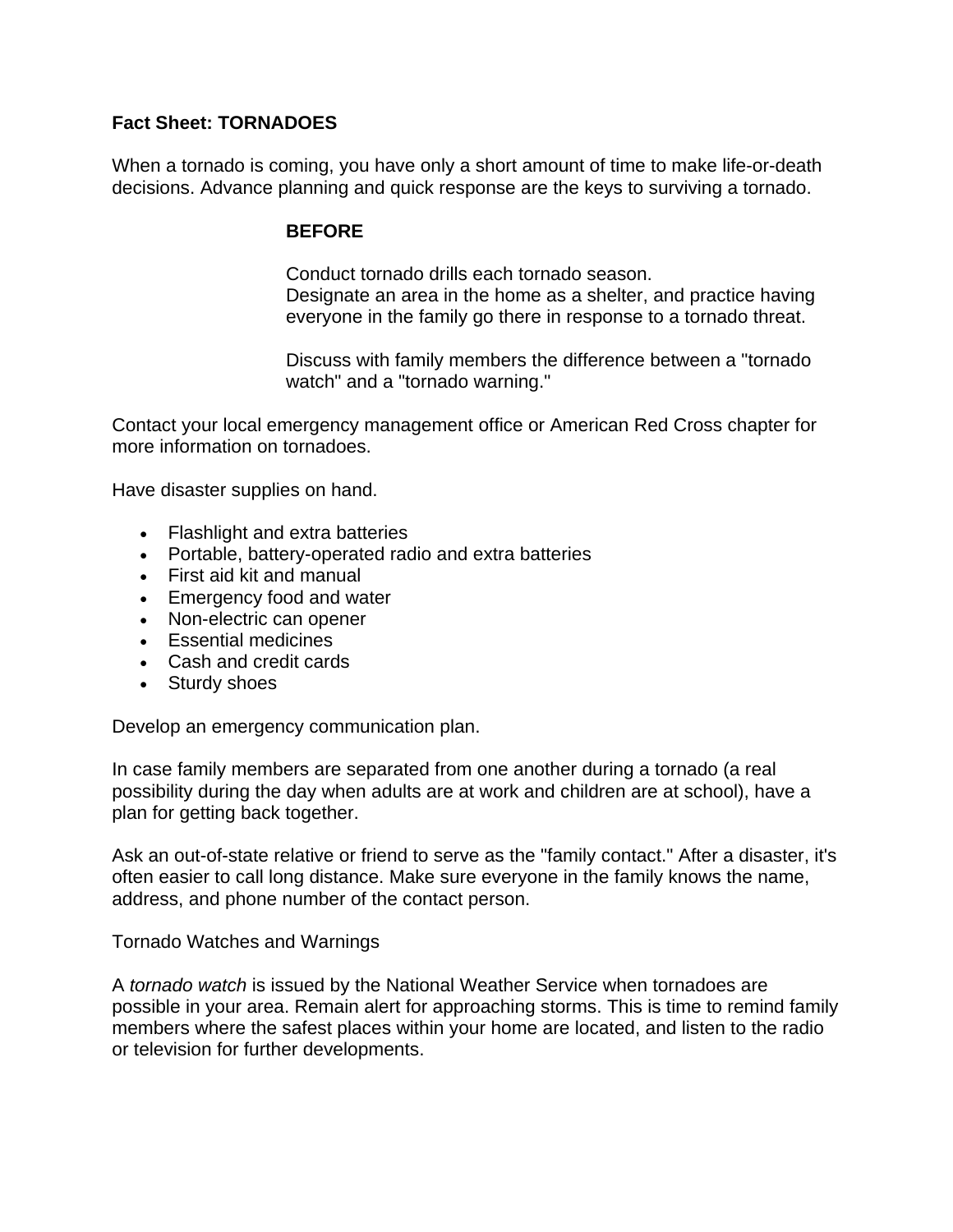A *tornado warning* is issued when a tornado has been sighted or indicated by weather radar.

# Mobile Homes

Mobile homes are particularly vulnerable. A mobile home can overturn very easily even if precautions have been taken to tie down the unit. When a tornado warning is issued, take shelter in a building with a strong foundation. If shelter is not available, lie in ditch or low-lying area a safe distance away from the unit.

### Tornado Danger Signs

Learn these tornado danger signs:

- An approaching cloud of debris can mark the location of a tornado even if a funnel is not visible.
- Before a tornado hits, the wind may die down and the air may become very still.
- Tornadoes generally occur near the trailing edge of a thunderstorm. It is not uncommon to see clear, sunlit skies behind a tornado.

# **DURING**

If at home:

- Go at once to the basement, storm cellar, or the lowest level of the building.
- If there is no basement, go to an inner hallway or a smaller inner room without windows, such as a bathroom or closet.
- Get away from the windows.
- Go to the center of the room. Stay away from corners because they tend to attract debris.
- Get under a piece of sturdy furniture such as a workbench or heavy table or desk and hold on to it.
- Use arms to protect head and neck.
- If in a mobile home, get out and find shelter elsewhere.

If at work or school:

- Go to the basement or to an inside hallway at the lowest level.
- Avoid places with wide-span roofs such as auditoriums, cafeterias, large hallways, or shopping malls.
- Get under a piece of sturdy furniture such as a workbench or heavy table or desk and hold on to it.
- Use arms to protect head and neck.

If outdoors: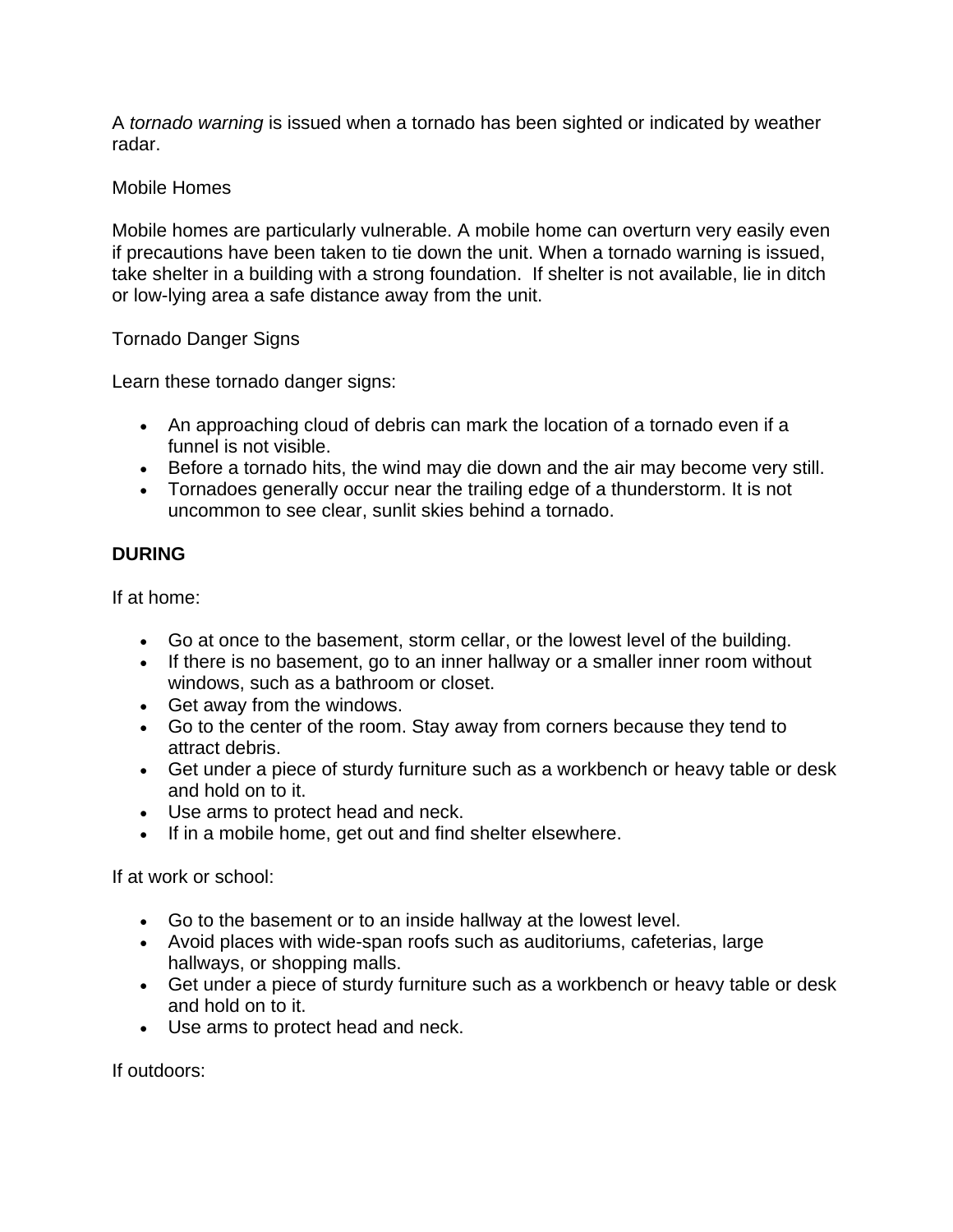- If possible, get inside a building.
- If shelter is not available or there is no time to get indoors, lie in a ditch or lowlying area or crouch near a strong building. Be aware of the potential for flooding.
- Use arms to protect head and neck.

If in a car:

- Never try to out drive a tornado in a car or truck. Tornadoes can change direction quickly and can lift up a car or truck and toss it through the air.
- Get out of the car immediately and take shelter in a nearby building.
- If there is no time to get indoors, get out of the car and lie in a ditch or low-lying area away from the vehicle. Be aware of the potential for flooding.

# **AFTER**

Help injured or trapped persons

. Give first aid when appropriate. Don't try to move the seriously injured unless they are in immediate danger of further injury. Call for help.

- Turn on radio or television to get the latest emergency information.
- Stay out of damaged buildings. Return home only when authorities say it is safe.
- Use the telephone only for emergency calls.
- Clean up spilled medicines, bleaches, or gasoline or other flammable liquids immediately. Leave the buildings if you smell gas or chemical fumes.
- Take pictures of the damage--both to the house and its contents--for insurance purposes.

Remember to help your neighbors who may require special assistance--infants, the elderly, and people with disabilities.

### **INSPECTING UTILITIES IN A DAMAGED HOME**

Check for gas leaks--If you smell gas or hear a blowing or hissing noise, open a window and quickly leave the building. Turn off the gas at the outside main valve if you can and call the gas company from a neighbor's home. If you turn off the gas for any reason, it must be turned back on by a professional.

Look for electrical system damage--If you see sparks or broken or frayed wires, or if you smell hot insulation, turn off the electricity at the main fuse box or circuit breaker. If you have to step in water to get to the fuse box or circuit breaker, call an electrician first for advice.

Check for sewage and water lines damage--If you suspect sewage lines are damaged, avoid using toilets and call a plumber. If water pipes are damaged, contact the water